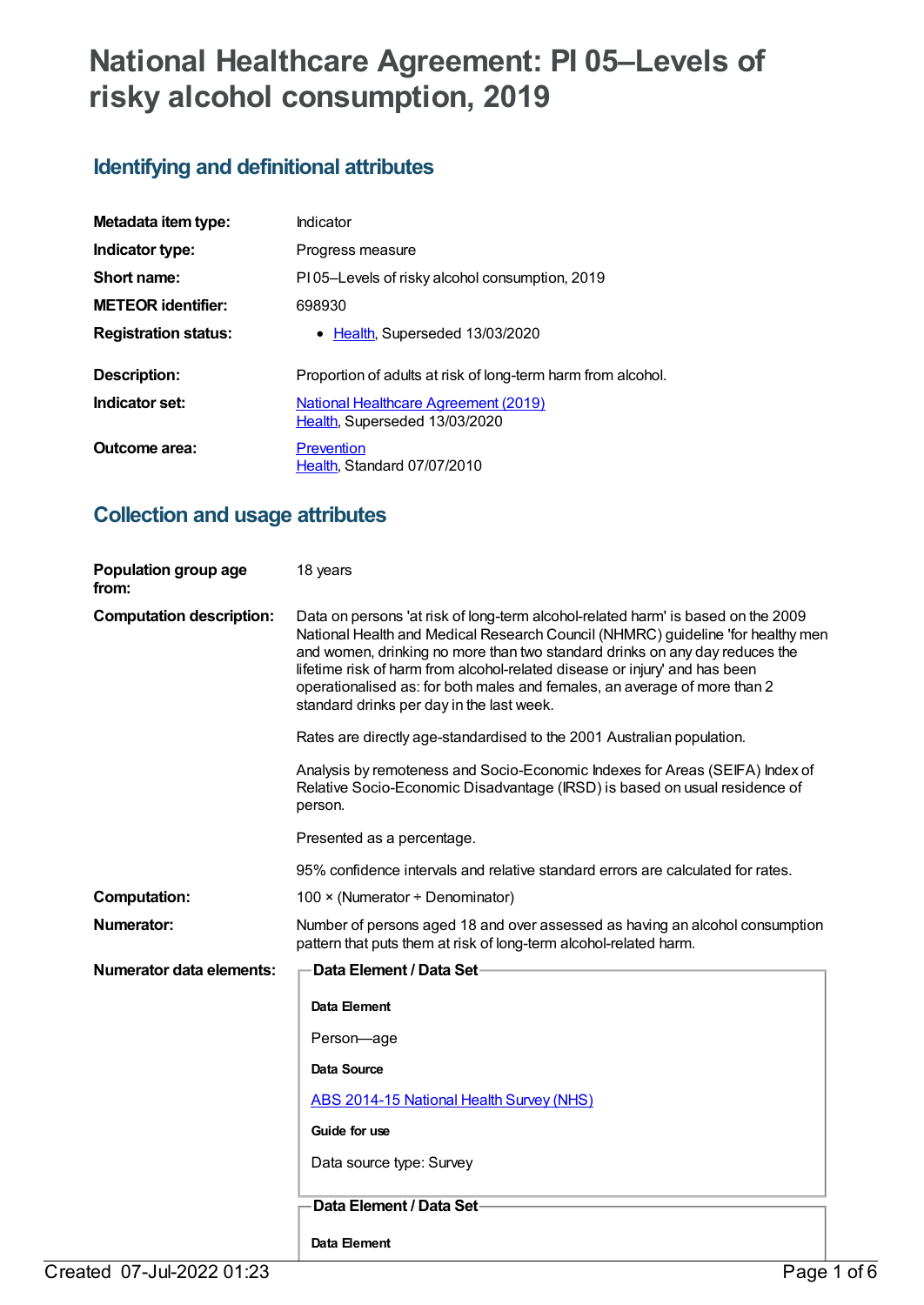Person—alcohol consumption amount

#### **Data Source**

ABS [2014-15](https://meteor.aihw.gov.au/content/644695) National Health Survey (NHS)

#### **Guide for use**

Data source type: Survey

### **Data Element / Data Set**

#### **Data Element**

Person—alcohol consumption frequency

#### **Data Source**

ABS [2014-15](https://meteor.aihw.gov.au/content/644695) National Health Survey (NHS)

**Guide for use**

Data source type: Survey

## **Data Element / Data Set**

**Data Element**

Person—age

**Data Source**

ABS 2014-15 National [Aboriginal](https://meteor.aihw.gov.au/content/644707) and Torres Strait Islander Social Survey (NATSISS)

**Guide for use**

Data source type: Survey

## **Data Element / Data Set**

#### **Data Element**

Person—alcohol consumption amount

#### **Data Source**

ABS 2014-15 National [Aboriginal](https://meteor.aihw.gov.au/content/644707) and Torres Strait Islander Social Survey (NATSISS)

#### **Guide for use**

Data source type: Survey

**Denominator:** Population aged 18 and over.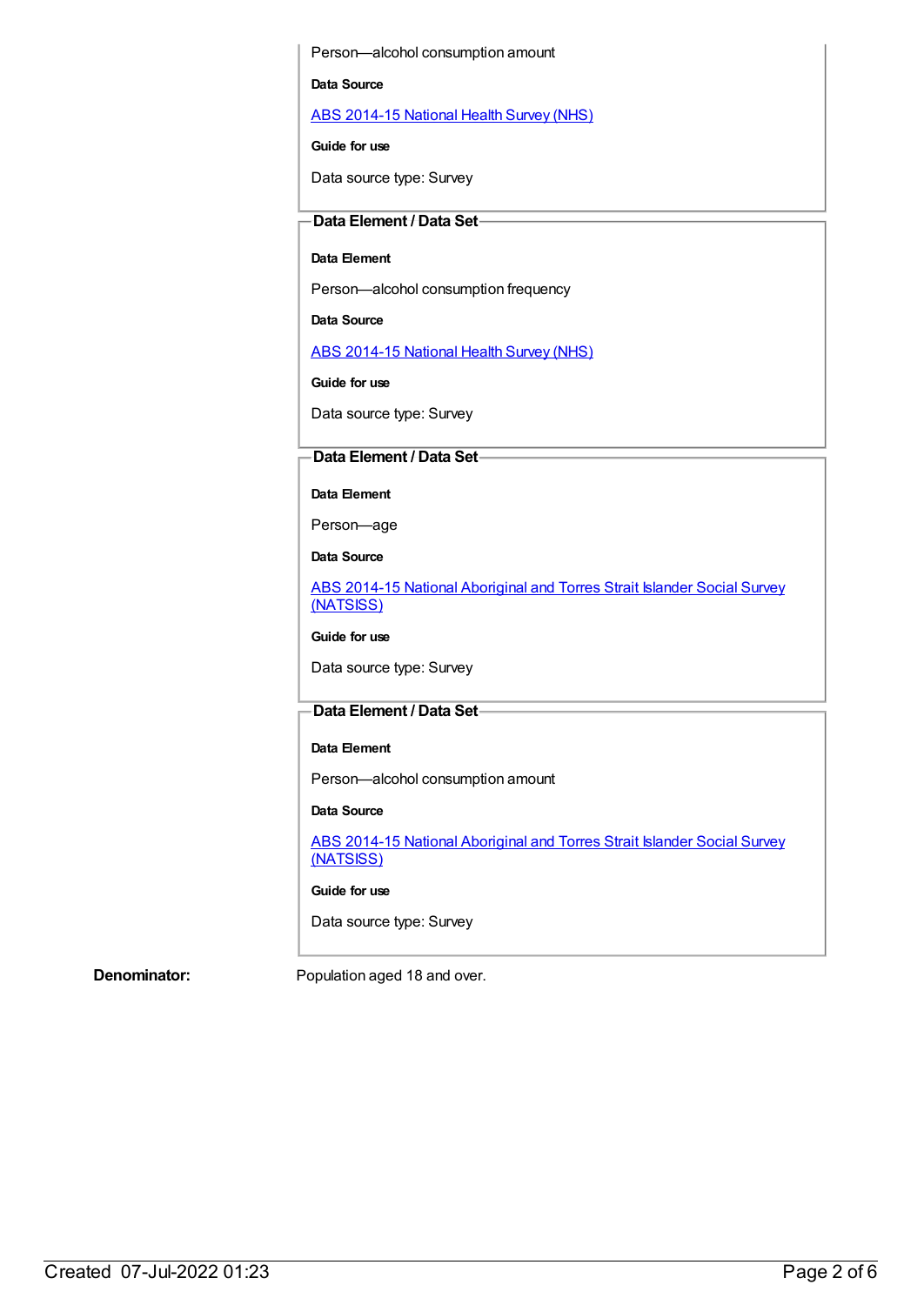| Denominator data           | <b>Data Element / Data Set-</b>                                                                                                                                                              |
|----------------------------|----------------------------------------------------------------------------------------------------------------------------------------------------------------------------------------------|
| elements:                  | Data Element                                                                                                                                                                                 |
|                            | Person-age                                                                                                                                                                                   |
|                            | Data Source                                                                                                                                                                                  |
|                            | <b>ABS 2014-15 National Health Survey (NHS)</b>                                                                                                                                              |
|                            | Guide for use                                                                                                                                                                                |
|                            | Data source type: Survey                                                                                                                                                                     |
|                            | Data Element / Data Set-                                                                                                                                                                     |
|                            | Data Element                                                                                                                                                                                 |
|                            | Person-age                                                                                                                                                                                   |
|                            | Data Source                                                                                                                                                                                  |
|                            | ABS 2014-15 National Aboriginal and Torres Strait Islander Social Survey<br>(NATSISS)                                                                                                        |
|                            | Guide for use                                                                                                                                                                                |
|                            | Data source type: Survey                                                                                                                                                                     |
|                            |                                                                                                                                                                                              |
| Disaggregation:            | State and territory, by:                                                                                                                                                                     |
|                            | $\bullet$ sex by age<br>• Indigenous status<br>• remoteness (Australian Statistical Geography Standard (ASGS) Remoteness<br>Structure)<br>• 2011 SEIFA IRSD quintiles<br>• disability status |
|                            | Nationally, by:                                                                                                                                                                              |
|                            | • sex by remoteness (ASGS Remoteness Structure).<br>• 2011 SEIFA IRSD deciles.<br>• remoteness (ASGS Remoteness Structure) by 2011 SEIFA IRSD deciles.                                       |
|                            | Some disaggregation may result in numbers too small for publication.                                                                                                                         |
| <b>Disaggregation data</b> | Data Element / Data Set-                                                                                                                                                                     |
| elements:                  | Data Element                                                                                                                                                                                 |
|                            | Person-age                                                                                                                                                                                   |
|                            | Data Source                                                                                                                                                                                  |
|                            | ABS 2014-15 National Health Survey (NHS)                                                                                                                                                     |
|                            | Guide for use                                                                                                                                                                                |
|                            | Data source type: Survey                                                                                                                                                                     |
|                            | Data Element / Data Set-                                                                                                                                                                     |
|                            | Data Element                                                                                                                                                                                 |
|                            | Person-area of usual residence                                                                                                                                                               |
|                            | Data Source                                                                                                                                                                                  |
|                            | <b>ABS 2014-15 National Health Survey (NHS)</b>                                                                                                                                              |
|                            | Guide for use                                                                                                                                                                                |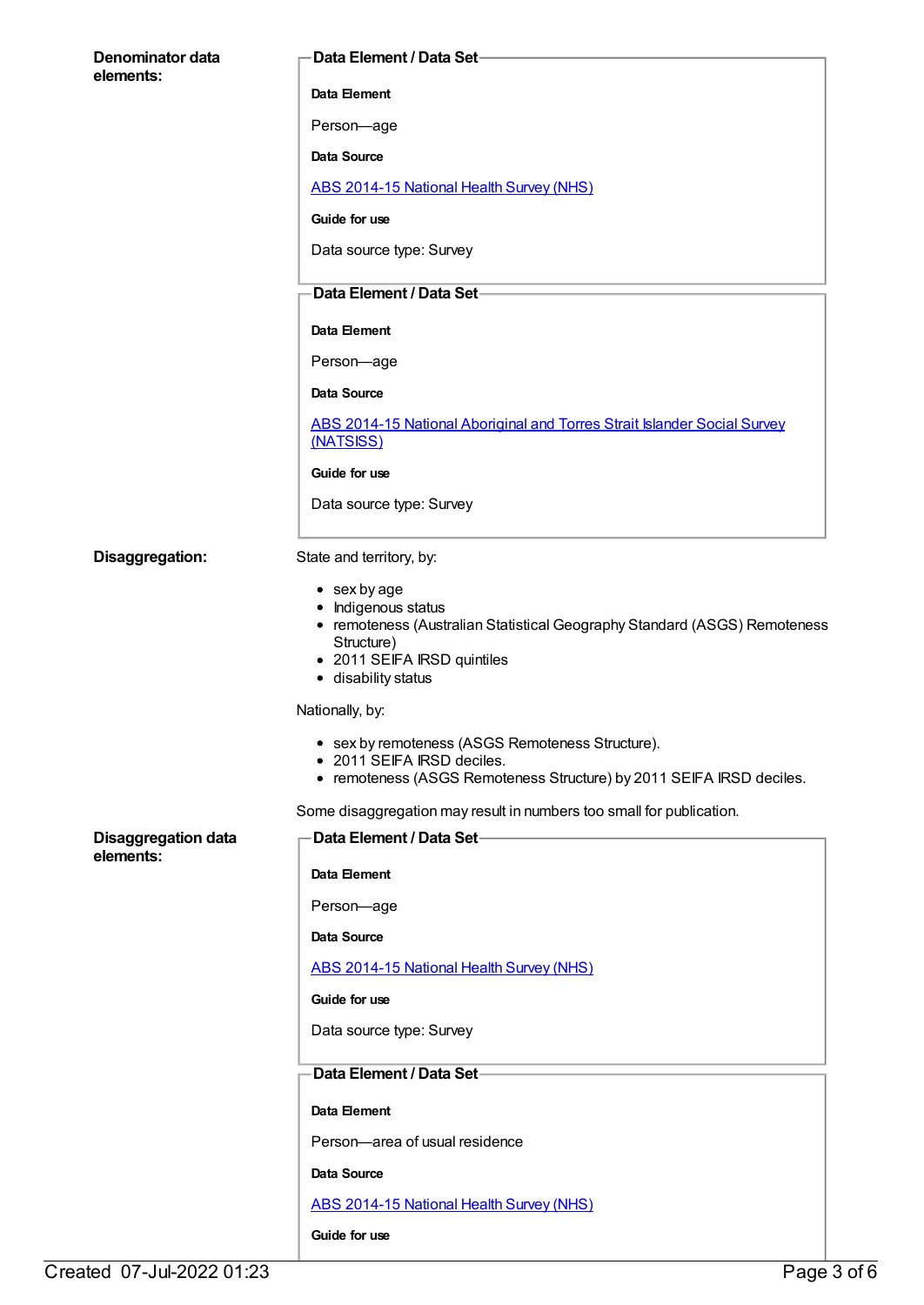Data source type: Survey Used for disaggregation by state/territory, remoteness and SEIFA IRSD

#### **Data Element / Data Set**

#### **Data Element**

Person—disability status

**Data Source**

ABS [2014-15](https://meteor.aihw.gov.au/content/644695) National Health Survey (NHS)

**Guide for use**

Data source type: Survey

### **Data Element / Data Set**

#### **Data Element**

Person—Indigenous status

**Data Source**

ABS [2014-15](https://meteor.aihw.gov.au/content/644695) National Health Survey (NHS)

**Guide for use**

Data source type: Survey

#### **Data Element / Data Set**

**Data Element**

Person—area of usual residence

**Data Source**

ABS 2014-15 National [Aboriginal](https://meteor.aihw.gov.au/content/644707) and Torres Strait Islander Social Survey (NATSISS)

#### **Guide for use**

Data source type: Survey Used for disaggregation by state/territory

**Comments:** Most recent data available for 2019 National Healthcare Agreement performance reporting: 2014–15 (total population, non-Indigenous: NHS); 2014–15 (Indigenous only: NATSISS).

NO NEW DATA FOR 2019 REPORTING.

National Aboriginal and Torres Strait Islander Social Survey (NATSISS) or National Aboriginal and Torres Strait Islander Health Survey (NATSIHS) data may be used for analysis, dependent upon which survey is most recent.

Data on persons 'at risk of long-term alcohol-related harm' had previously been defined according to the 2001 NHMRC guidelines: for males, an average of more than 4 standard drinks per day in the last week, and for females, an average of more than 2 standard drinks per day in the last week.

# **Representational attributes**

| <b>Representation class:</b> | Percentage |
|------------------------------|------------|
| Data type:                   | Real       |
| Unit of measure:             | Person     |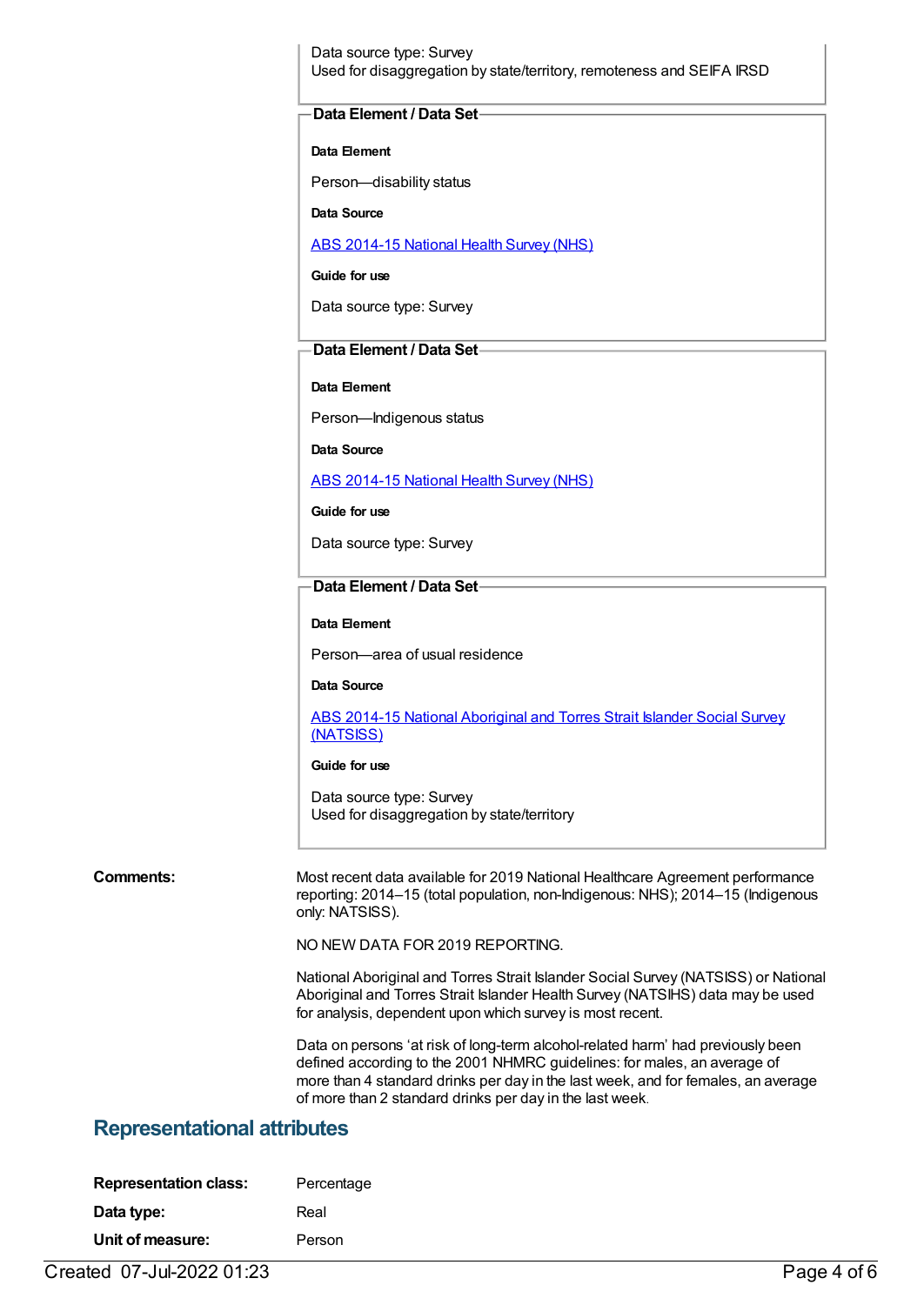$Data$  **sources:** 

# **Indicator conceptual framework**

| Framework and | <b>Health behaviours</b> |
|---------------|--------------------------|
| dimensions:   |                          |

## **Data source attributes**

| Data Source                                                                           |
|---------------------------------------------------------------------------------------|
| <b>ABS 2014-15 National Health Survey (NHS)</b>                                       |
| Frequency                                                                             |
| Every 3 years                                                                         |
| Data custodian                                                                        |
| <b>Australian Bureau of Statistics</b>                                                |
| Data Source                                                                           |
| ABS 2014-15 National Aboriginal and Torres Strait Islander Social Survey<br>(NATSISS) |
| Frequency                                                                             |
| Every 6 years                                                                         |
| Data custodian                                                                        |
| <b>Australian Bureau of Statistics</b>                                                |

# **Accountability attributes**

| Reporting requirements:                         | National Healthcare Agreement                                                                             |
|-------------------------------------------------|-----------------------------------------------------------------------------------------------------------|
| Organisation responsible<br>for providing data: | Australian Bureau of Statistics                                                                           |
| collection required:                            | <b>Further data development /</b> Specification: Final, the measure meets the intention of the indicator. |

# **Source and reference attributes**

| Reference documents: | NHMRC (National Health and Medical Research Council) 2009. Australian<br>Guidelines to Reduce Health Risks from Drinking Alcohol. Canberra: NHMRC.<br>Viewed 15 September 2017, https://www.nhmrc.gov.au/guidelines-<br>publications/ds10. |
|----------------------|--------------------------------------------------------------------------------------------------------------------------------------------------------------------------------------------------------------------------------------------|
|                      | NHRMC 2001. Australian Alcohol Guidelines: Health Risks and Benefits (2001).<br>Canberra: NHMRC. Viewed 15 September 2017,<br>https://www.nhmrc.gov.au/guidelines-publications/ds9.                                                        |

# **Relational attributes**